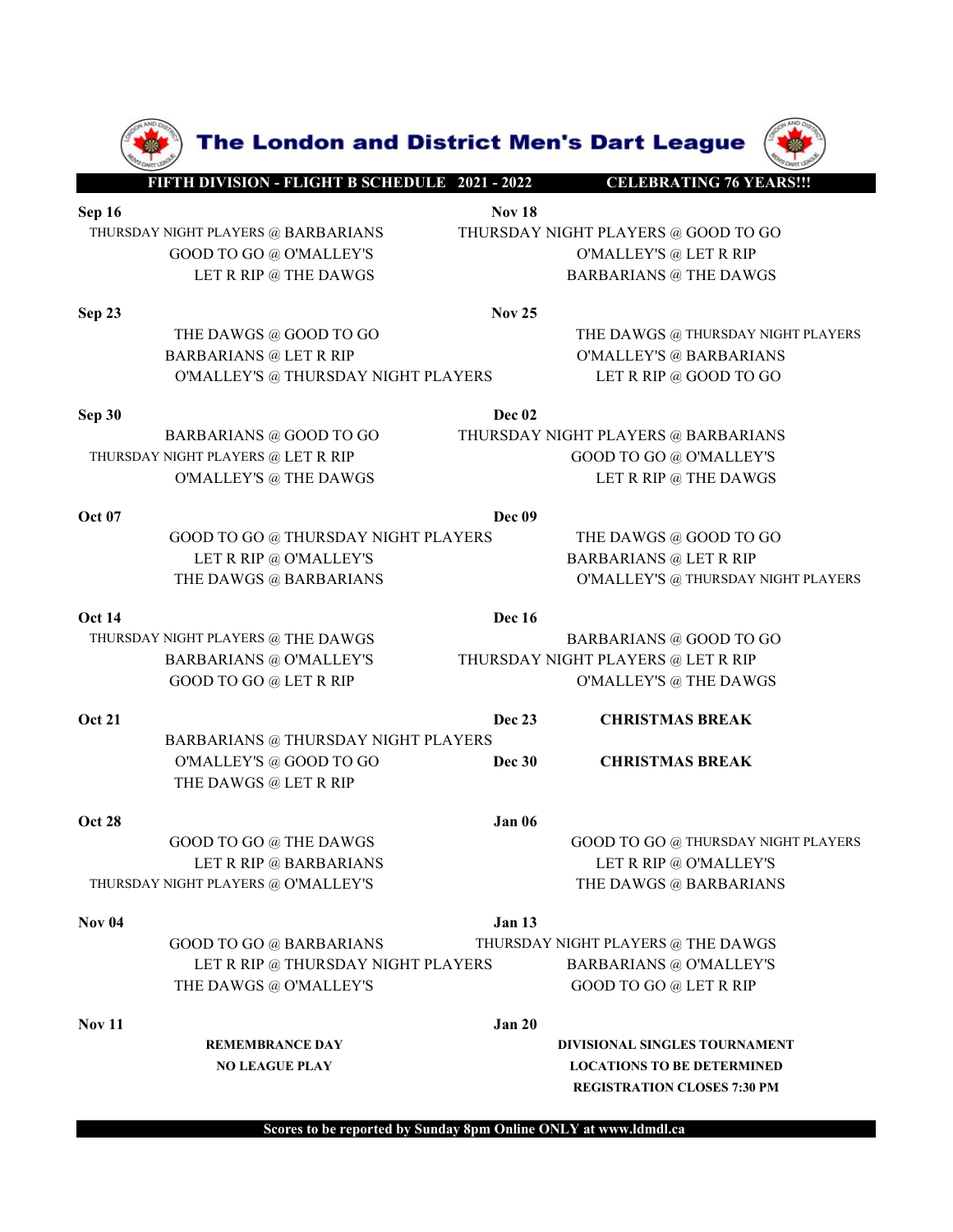|                   | The London and District Men's Dart League                        |               |                                                                      |
|-------------------|------------------------------------------------------------------|---------------|----------------------------------------------------------------------|
|                   | FIFTH DIVISION - FLIGHT B SCHEDULE 2021 - 2022                   |               | <b>CELEBRATING 76 YEARS!!!</b>                                       |
| <b>Jan 27</b>     |                                                                  | Mar 31        |                                                                      |
|                   | BARBARIANS @ THURSDAY NIGHT PLAYERS<br>O'MALLEY'S $@$ GOOD TO GO |               | <b>BARBARIANS @ GOOD TO GO</b><br>THURSDAY NIGHT PLAYERS @ LET R RIP |
|                   | THE DAWGS @ LET R RIP                                            |               | O'MALLEY'S @ THE DAWGS                                               |
| <b>Feb 03</b>     |                                                                  | Apr 07        |                                                                      |
|                   | GOOD TO GO @ THE DAWGS                                           |               | GOOD TO GO @ THURSDAY NIGHT PLAYERS                                  |
|                   | LET R RIP @ BARBARIANS<br>THURSDAY NIGHT PLAYERS @ O'MALLEY'S    |               | LET R RIP @ O'MALLEY'S<br>THE DAWGS @ BARBARIANS                     |
|                   |                                                                  |               |                                                                      |
| <b>Feb 10</b>     | <b>GOOD TO GO @ BARBARIANS</b>                                   | Apr 14        | THURSDAY NIGHT PLAYERS @ THE DAWGS                                   |
|                   | LET R RIP @ THURSDAY NIGHT PLAYERS                               |               | <b>BARBARIANS @ O'MALLEY'S</b>                                       |
|                   | THE DAWGS @ O'MALLEY'S                                           |               | GOOD TO GO @ LET R RIP                                               |
| Feb 17            |                                                                  | Apr 21        |                                                                      |
|                   | <b>SCHEDULED TOURNAMENT CANCELLED</b>                            |               | BARBARIANS @ THURSDAY NIGHT PLAYERS                                  |
|                   | <b>MAKE-UP NIGHT FOR</b><br>PLAY SCHEDULED FOR JAN 6/22          |               | O'MALLEY'S $@$ GOOD TO GO<br>THE DAWGS @ LET R RIP                   |
|                   |                                                                  |               |                                                                      |
| <b>Feb 24</b>     | THURSDAY NIGHT PLAYERS @ GOOD TO GO                              | Apr 28        | GOOD TO GO @ THE DAWGS                                               |
|                   | O'MALLEY'S @ LET R RIP                                           |               | LET R RIP @ BARBARIANS                                               |
|                   | <b>BARBARIANS @ THE DAWGS</b>                                    |               | THURSDAY NIGHT PLAYERS @ O'MALLEY'S                                  |
| Mar <sub>03</sub> |                                                                  | <b>May 05</b> |                                                                      |
|                   | THE DAWGS @ THURSDAY NIGHT PLAYERS                               |               | <b>GOOD TO GO @ BARBARIANS</b>                                       |
|                   | O'MALLEY'S @ BARBARIANS<br>LET R RIP @ GOOD TO GO                |               | LET R RIP @ THURSDAY NIGHT PLAYERS<br>THE DAWGS @ O'MALLEY'S         |
|                   |                                                                  |               |                                                                      |
| Mar 10            | THURSDAY NIGHT PLAYERS @ BARBARIANS                              | May 12        | <b>SCHEDULED TOURNAMENT CANCELLED</b>                                |
|                   | GOOD TO GO @ O'MALLEY'S                                          |               | <b>MAKE-UP NIGHT FOR</b>                                             |
|                   | LET R RIP @ THE DAWGS                                            |               | PLAY SCHEDULED FOR JAN 27/22                                         |
| Mar 17            |                                                                  |               |                                                                      |
|                   | THE DAWGS @ GOOD TO GO<br><b>BARBARIANS @ LET R RIP</b>          | May 26        | ANNUAL GENERAL MEETING                                               |
|                   | O'MALLEY'S @ THURSDAY NIGHT PLAYERS                              |               | <b>VICTORY LEGION</b><br><b>DOORS CLOSE AT 8PM</b>                   |
| Mar 24            |                                                                  | <b>Jun 04</b> |                                                                      |
|                   | SCHEDULED TOURNAMENT CANCELLED                                   |               | <b>ANNUAL BANQUET</b>                                                |
|                   | <b>MAKE-UP NIGHT FOR</b>                                         |               | <b>HELLENIC CENTRE - 4 PM</b>                                        |
|                   | PLAY SCHEDULED FOR JAN 13/22                                     |               | <b>SEMI-FORMAL</b><br>(no jeans, shorts, tank tops)                  |
|                   |                                                                  |               |                                                                      |

Scores to be reported by Sunday 8pm Online ONLY at www.ldmdl.ca